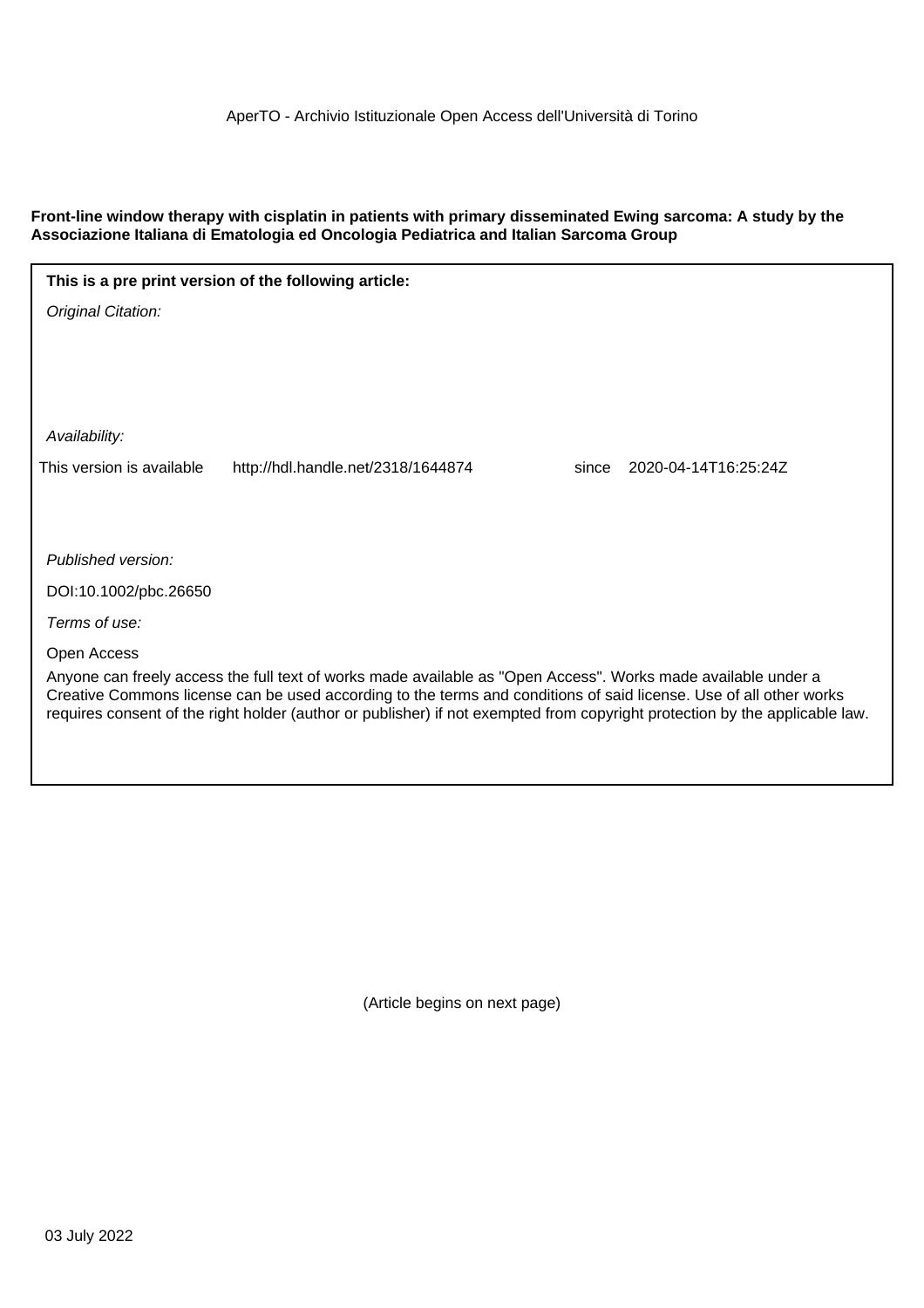## *Title:*

Front-line window therapy with cisplatinum in patients with primary disseminated Ewing sarcoma: a study of Associazione Italiana di Ematologia ed Oncologia Pediatrica and Italian Sarcoma Group.

*Authors: Roberto Luksch, Giovanni Grignani, Paolo D'Angelo, Arcangelo Prete, Nadia Puma, Marta Podda, Michela Casanova, Carlo Morosi, Franca Fagioli, Massimo Aglietta, Stefano Ferrari, Piero Picci, Maura Massimino.*

*Affiliations Fondazione IRCCS Istituto Nazionale dei Tumori Candiolo… Palermo… S. Orsola… Città scienza e salute TO… IOR…*

*Corresponding author:*

*Running title: cisplatinum in ewing sarcoma Key words: cisdiaminoplatinum, Ewing, metastatic* 

*Achnowledgements: Associazione Il sogno di Ale ONLUS, Associazione Bianca Garavaglia ONLUS, altre…*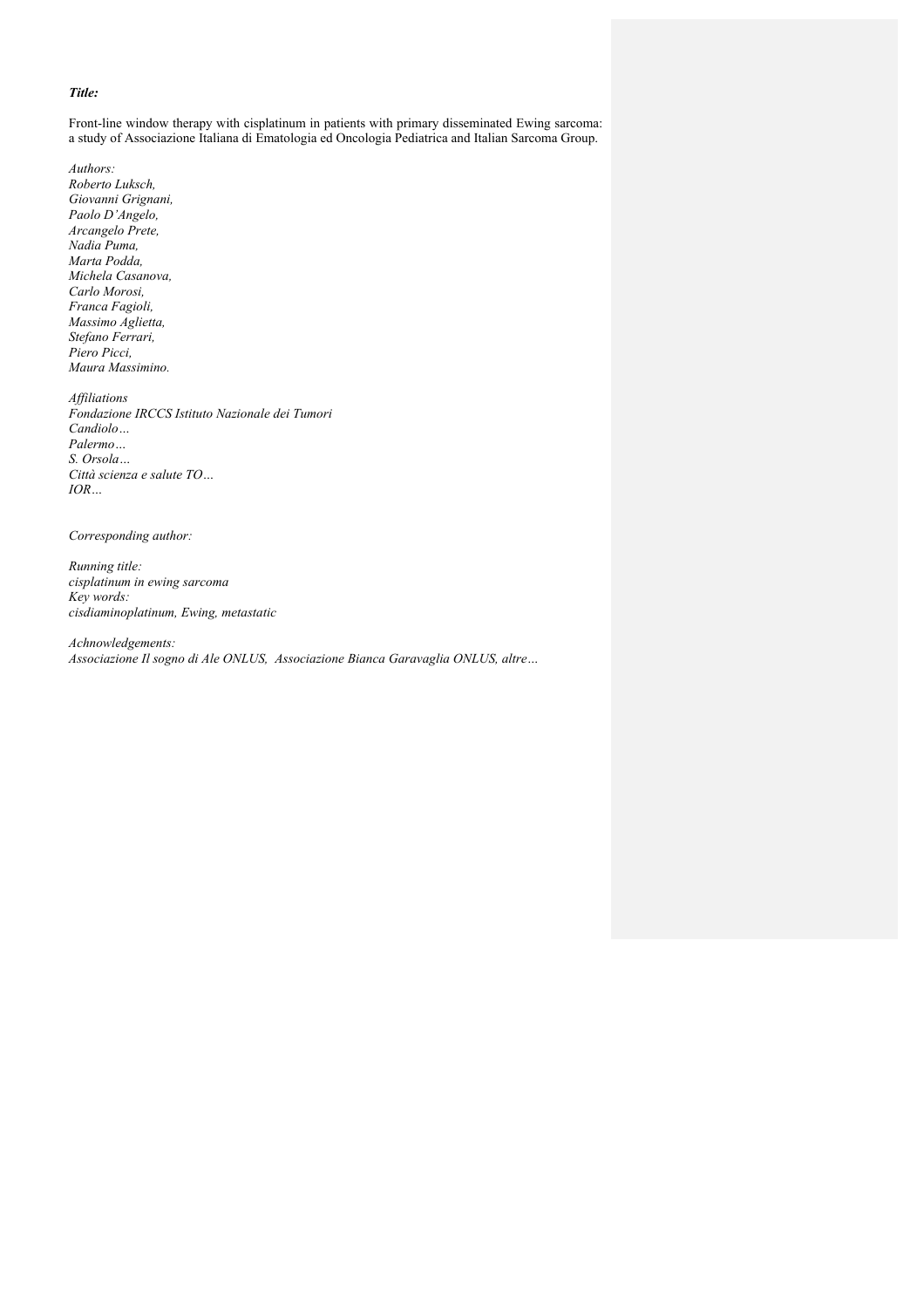## *Abstract*

Patients with Ewing sarcoma metastatic at skeleton and/or viscera at onset (primary disseminated) have a dismal prognosis and new treatments are urgently needed. The aim of the present prospective phase II study was to evaluate the activity of cis-diamino-platinum 120 mg/sqm every 3 weeks for 2 courses as front-line window therapy in a cohort of children and young adults with primary disseminated Ewing sarcoma. Twelve consecutive patients were enrolled in the stage 1 according to a Simon two-stage design, and one objective response according to RECIST Criteria was observed, and therefore the statistical target of response rate > 8% was not achieved. For this reason, the accrual was stopped and CDDP as single-agent was not considered for further evaluation in primary disseminated Ewing sarcoma.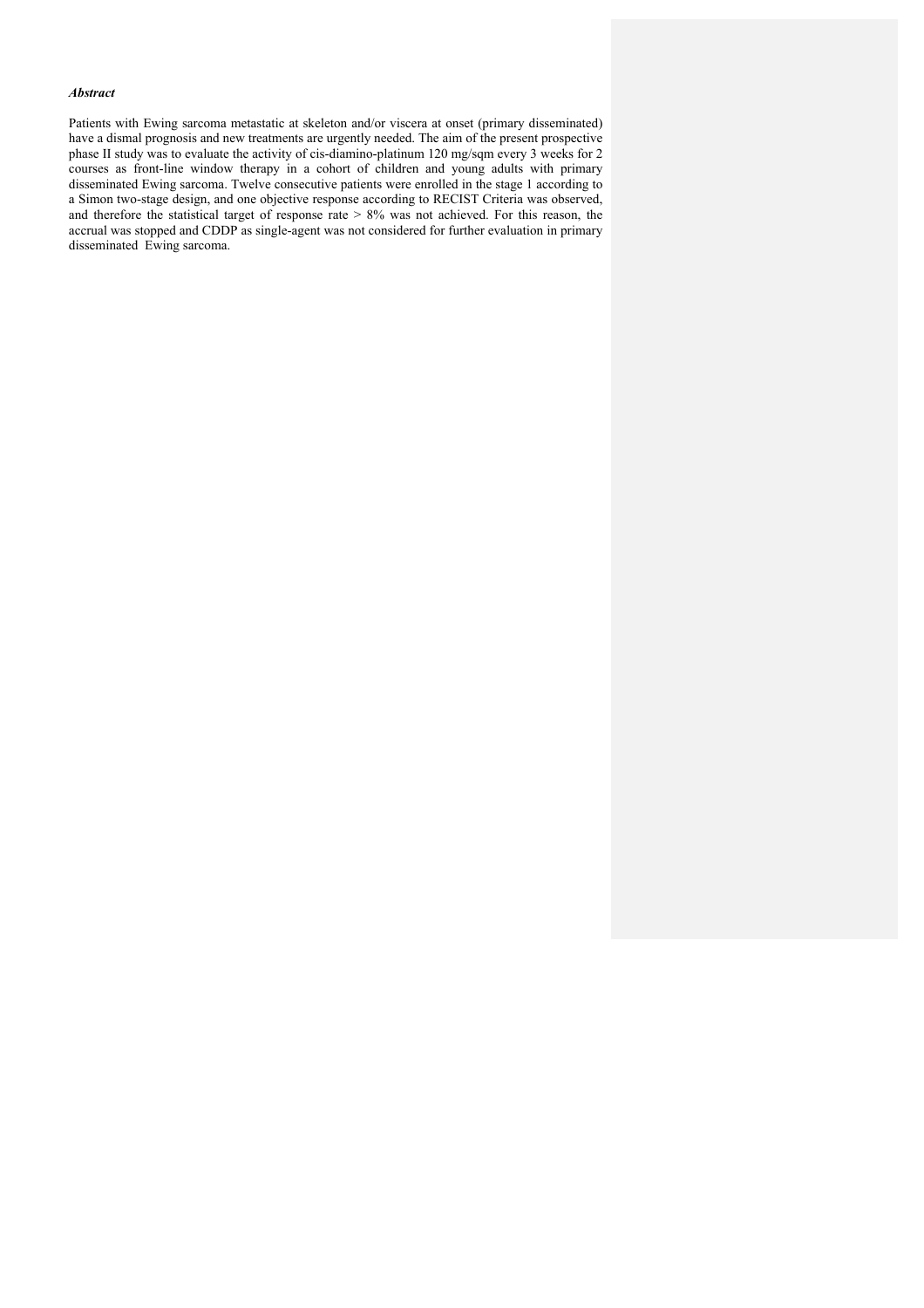### *Introduction*

The prognosis for with Ewing sarcoma metastatic at skeleton and/or viscera at onset (primary disseminated) remains dismal (1-4). Standard chemotherapy for Ewing sarcoma (ES) include different combinations of vincristine, cyclophosphamide, ifosfamide, etoposide, doxorubicin and actinomycin-D (5). Recently, topotecan, irinotecan and temozolomide were included in ongoing front-line clinical trials due to the promising activity of these drugs in phase I-II studies in relapsed/refractory ES (6-10).

Cis-diamino-platinum (CDDP) was studied in a limited number of clinical trials either in first line or at relapse, and results of its use as single agent are limited to one paper (11-21).

In the present prospective study of Italian Sarcoma Group (ISG) and Associazione Italiana di Ematologia ed Oncologia Pediatrica (AIEOP), we evaluated the activity of two courses of CDDP as single agent as a front-line window therapy in a cohort of patients with primary disseminated ES at onset.

### *Materials and methods*

The ISG/AIEOP Very-High Risk-2 (VHR-2) study (Eudract 2005-002561-36) enrolled patients with primary disseminated ES at onset. All scientific/ethical committees of the involved institutions approved the protocol, and informed consent was obtained from adult patients or from the legal guardians. ISG/AIEOP VHR2 consisted of CDDP 120 mg/sqm delivered in continuous infusion for 48 hours every 3 weeks for 2 courses as front-line window therapy, followed by the intensive program previously described according to the ISG/SSG IV study (22). The primary aim of the VHR-2 study was the evaluation of the overall response rate after the 2 courses with CDDP according to the Response Evaluation Criteria in Solid Tumours 1.1 (RECIST) (23). Secondary end points included safety profile of the front-line window therapy, and outcome of the whole VHR-2 strategy measured as 2-year event-free survival and 2-year overall survival rates. Eligibility criteria included histologically proven diagnosis of ES, presence of multiple skeletal metastases and/or visceral metastases at onset, with/without lung metastases. Initial evaluation included CT or MR of the primary tumor, TC99 scan, chest and abdominal CT scan, bilateral bone marrow aspirate and biopsy. Measurable targets according to the RECIST criteria were mandatory (23). After the 2 CDDP courses (week 6), a complete re-evaluation was performed, and the response was evaluated with RECIST criteria. Response rate was defined as the percentage of evaluable patients with complete response (CR) or partial response (PR). The histological diagnosis and the radiological evaluation before and after the front-line therapy were centrally reviewed. Full blood count and serum chemistry were performed before and after each course of therapy, and adverse events were graded according to the NCIC criteria Version 3.0 (24).

A Simon two-stage design was applied to assess the activity of this strategy with front-line CDDP therapy (25). Under the assumptions that objective response rate (ORR)  $\leq 8\%$  was considered unacceptable versus ≥30% ORR as acceptable and 10% types I and II error rates,12 patients were to be treated in the first stage. At least 2 objective responses were required to enroll additional 13 patients in the second stage. By this design, the front-line window therapy would be considered ineffective if fewer than 4 responses were obtained for a cohort of 25 patients.

Event-free survival (EFS) was defined as the period from the start of chemotherapy to the most recent follow-up or tumor progression/recurrence or death from treatment-related complications or secondary malignancy. Overall survival (OS) was calculated from the start of chemotherapy to the most recent follow-up or death. Survival curves were calculated according to the Kaplan and Meier method and compared using the log-rank test.

### *Results*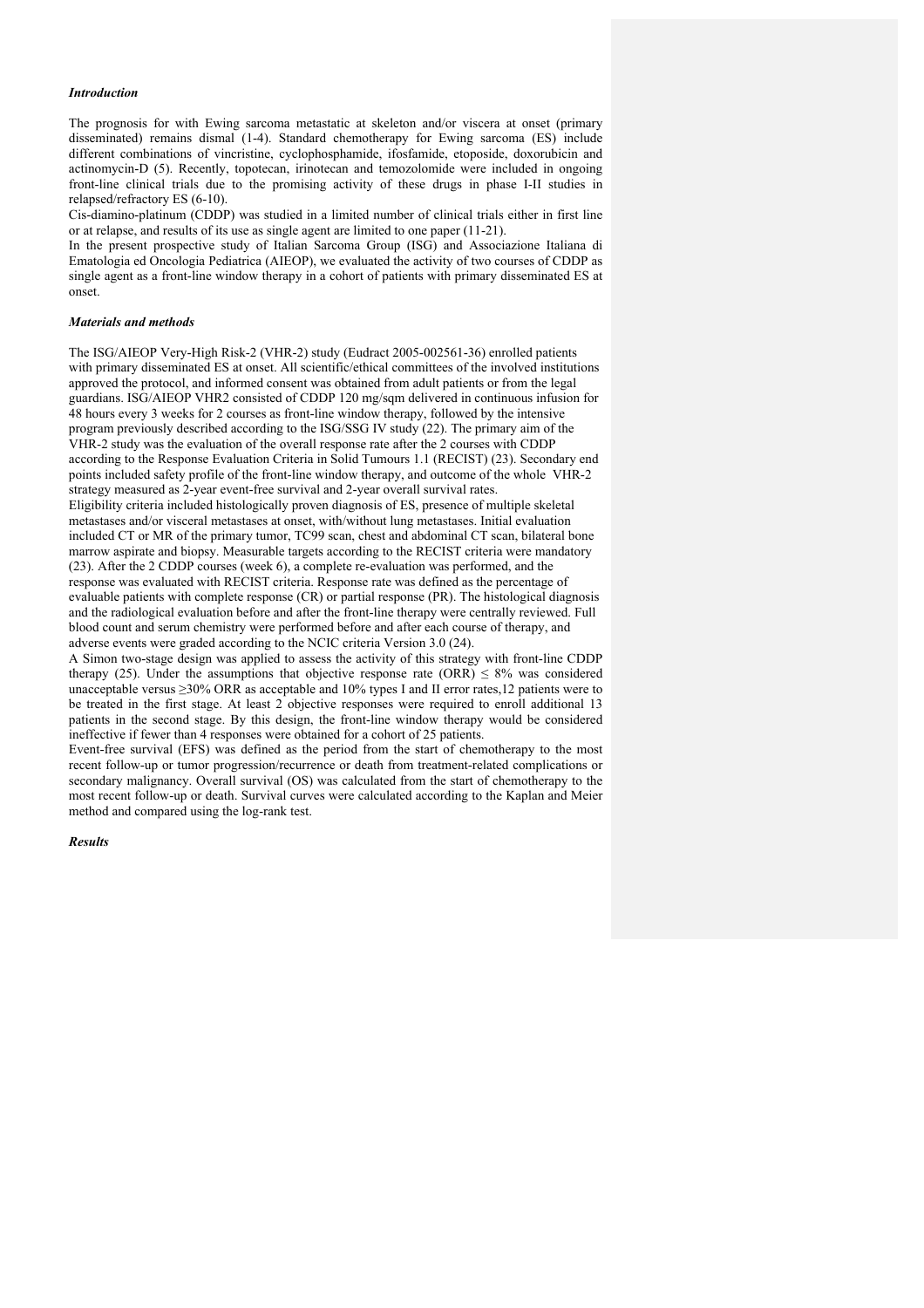In the study-period 2006-2008, 12 consecutive patients with primary disseminated ES at onset were enrolled in the first stage of the study. All patients received the 2 scheduled courses with CDDP and were eligible for response evaluation. Demographics are depicted in Table 1. Responses are described in Table 2. The response rate was 8%, since 1/12 obtained a PR. The characteristics of this patient have been previously described (26). Stable disease (SD) was observed in 9 (75%) and 2 patients had progressive disease (17%) after the second course CDDP.

The major toxicity of the two courses CDDP was hematological. Grade 3-4 neutropenia and grade 3-4 thrombocytopenia occurred after 37% and after 49% of courses, respectively. Platelet transfusions were given after 4 courses (2 patients-1 unit; 1 patient-2 units), while packed red cell transfusions were given after 5 courses in 4 patients (median: 2 units, range 1-4). Additional acute toxicities recorded were grade 3 nausea and grade 3 vomiting during 2 courses in 2 patients, and transient grade 1 hypokalemia during 3 courses (2 patients).

Two-year EFS probability was  $0.15 \pm 0.14$  and 2-year OS probability was  $0.22 \pm 0.12$ . The median time to disease progression/relapse with the ISG/AIEOP VHR-2 treatment plan was 11 months (range 1–35). Only one patient (pt #7) is long-term survivor, relapse-free 8 years after the end of the treatment (26).

#### *Discussion*

CDDP has synergistic effects with other agents in pre-clinical models in ES (27). After the first promising results obtained three decades ago as a single agent, CDDP was included in different phase II trials in relapsed ES (11-18). The responses rates ranged from 18% (cisplatinum+etoposide) to 29-51% (CDDP + ifosfamide + etoposide). (11-18). In this setting, the activity of every single agent was jeopardized by the concomitant use of different drugs and, therefore, it was not possible to determine the contribution, if any, of CDDP to the response rate. However, despite an interesting response-rate, the survival probabilities with the combinations that included CDDP were not superior to other combinations not including CDDP, and were even comparable to the results obtained with oral etoposide alone (6-10,28,29).

Other platinum compounds were tested in resistant/ relapsed ES. Carboplatin is an analogue of cisplatin with less non-hematologic toxicity than the parent compound (30). Although single agent data in carboplatin was limited, combinations of carboplatin + etoposide and ifosfamide or cyclophosphamide have shown promise in relapsed paediatric sarcomas including also ES. These combinations resulted in a substantial response rate in previously treated patients, but with significant toxicity and short-time responses (16, 31-34). Oxaliplatin, a third generation platinum agent containing a DACH (1, 2 diaminocyclohexane) carrier ligand, was developed to provide a less toxic and more effective platinum compound (35). Despite a favourable toxicity prophile, oxaliplatin administered as a single agent had limited activity in childhood relapsed or refractory solid tumors, including ES, where 1 stable disease and 9 progressions were observed in 10 evaluable patients (36).

The peculiarity of the present prospective study is the use of CDDP as single agent in a front-line setting deemed as the most appropriate to ascertain the real activity of this drug in this sarcoma. One objective response (8%) in the stage 1 cohort with 12 consecutive patients enrolled was observed, and therefore the statistical target of  $RR > 8%$  was not achieved. For this reason, the accrual was stopped and CDDP as single-agent was not considered appealing for further evaluation. The 2-year EFS and 2-year OS probabilities obtained with ISG/AIEOP VHR-2 confirmed the lack of impact of the use of 2 courses CDDP on the outcome. These results are in fact comparable with those obtained with the previous AIEOP/ISG VHR1 study and with those reported in literature (1- 6,37,38). Despite this negative result, one patient treated with CDDP obtained a partial response that traced the path for the achievement of a complete remission with the following treatment according to the Study Protocol (26).

In conclusion, the results obtained with the present study in a front-line setting confirm a limited activity of CDDP in the treatment of Ewing's sarcoma.

**Formattato:** Inglese (Stati Uniti)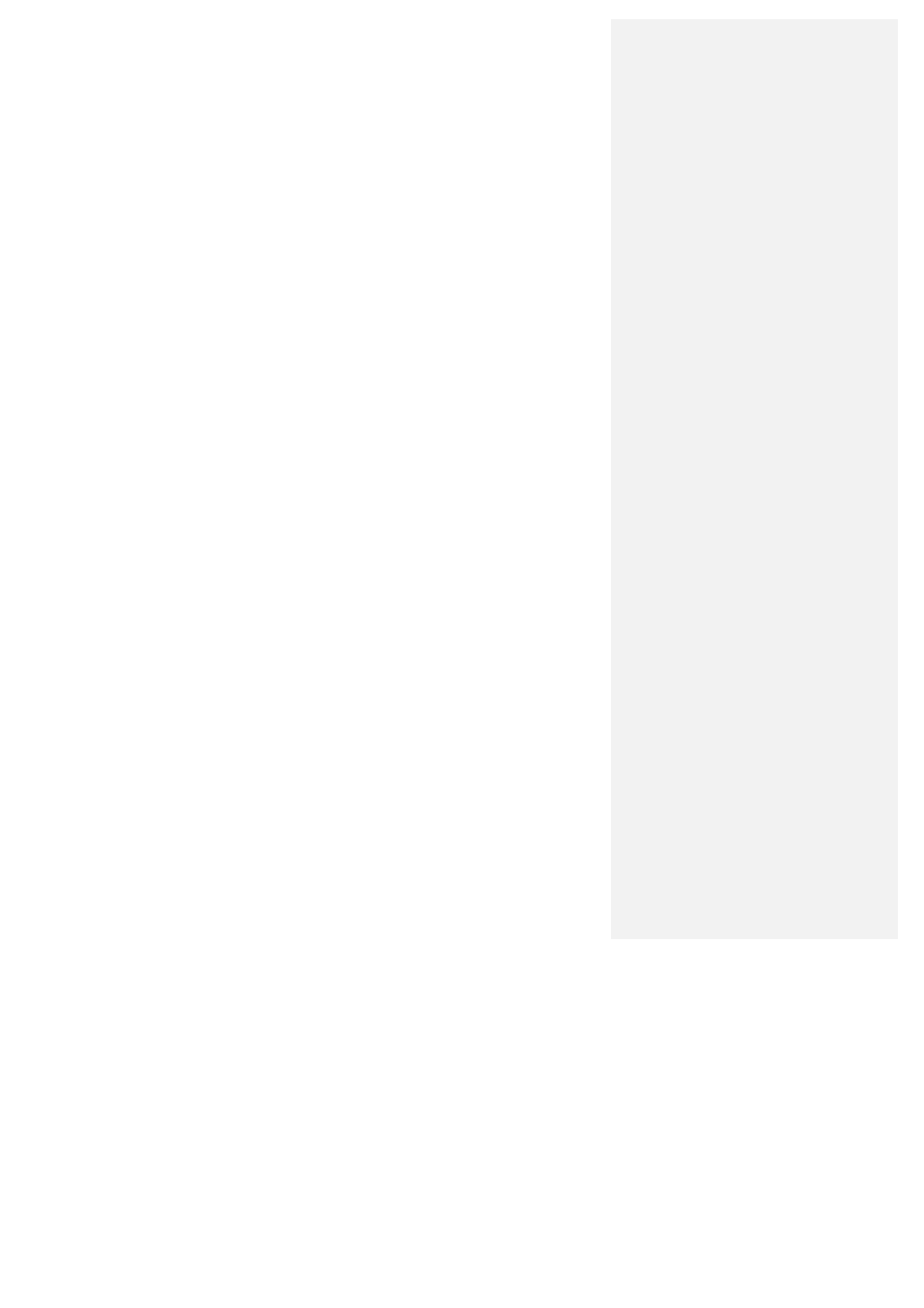# *Table 1. Patient characteristics at diagnosis*

| Pt#            | Age            | Site of the primary                  | Bone           | Lung           | Bone                   | Other                         |
|----------------|----------------|--------------------------------------|----------------|----------------|------------------------|-------------------------------|
|                |                | tumor                                | metastases     | metastases     | marrow<br>infiltration | metastatic sites              |
| $\mathbf{1}$   | $\tau$         | Vertebra                             | Yes            | Yes            | N <sub>0</sub>         | No                            |
| $\overline{2}$ | 14             | pelvis                               | Yes            | Yes            | No                     | No                            |
| $\overline{3}$ | 18             | pelvis                               | Yes            | No             | N <sub>0</sub>         | N <sub>0</sub>                |
| $\overline{4}$ | 21             | vertebra                             | N <sub>0</sub> | Yes            | N <sub>0</sub>         | Yes (liver)                   |
| 5              | 36             | vertebra                             | Yes            | No             | N <sub>0</sub>         | N <sub>0</sub>                |
| 6              | $\overline{7}$ | Tibia                                | Yes            | Yes            | Yes                    | No                            |
| $\overline{7}$ | 10             | humerus                              | Yes            | N <sub>0</sub> | N <sub>0</sub>         | Yes (distant lymph<br>nodes)  |
| 8              | 10             | pelvis                               | Yes            | N <sub>0</sub> | No                     | Yes (distant lymph)<br>nodes) |
| 9              | 13             | vertebra                             | Yes            | N <sub>0</sub> | N <sub>o</sub>         | N <sub>0</sub>                |
| 10             | 12             | scapula                              | Yes            | N <sub>0</sub> | Yes                    | N <sub>0</sub>                |
| 11             | 14             | paravertebral, C7-<br>D <sub>1</sub> | Yes            | N <sub>0</sub> | N <sub>o</sub>         | N <sub>0</sub>                |
| 12             | 19             | femur                                | Yes            | Yes            | N <sub>0</sub>         | N <sub>0</sub>                |
|                |                |                                      |                |                |                        |                               |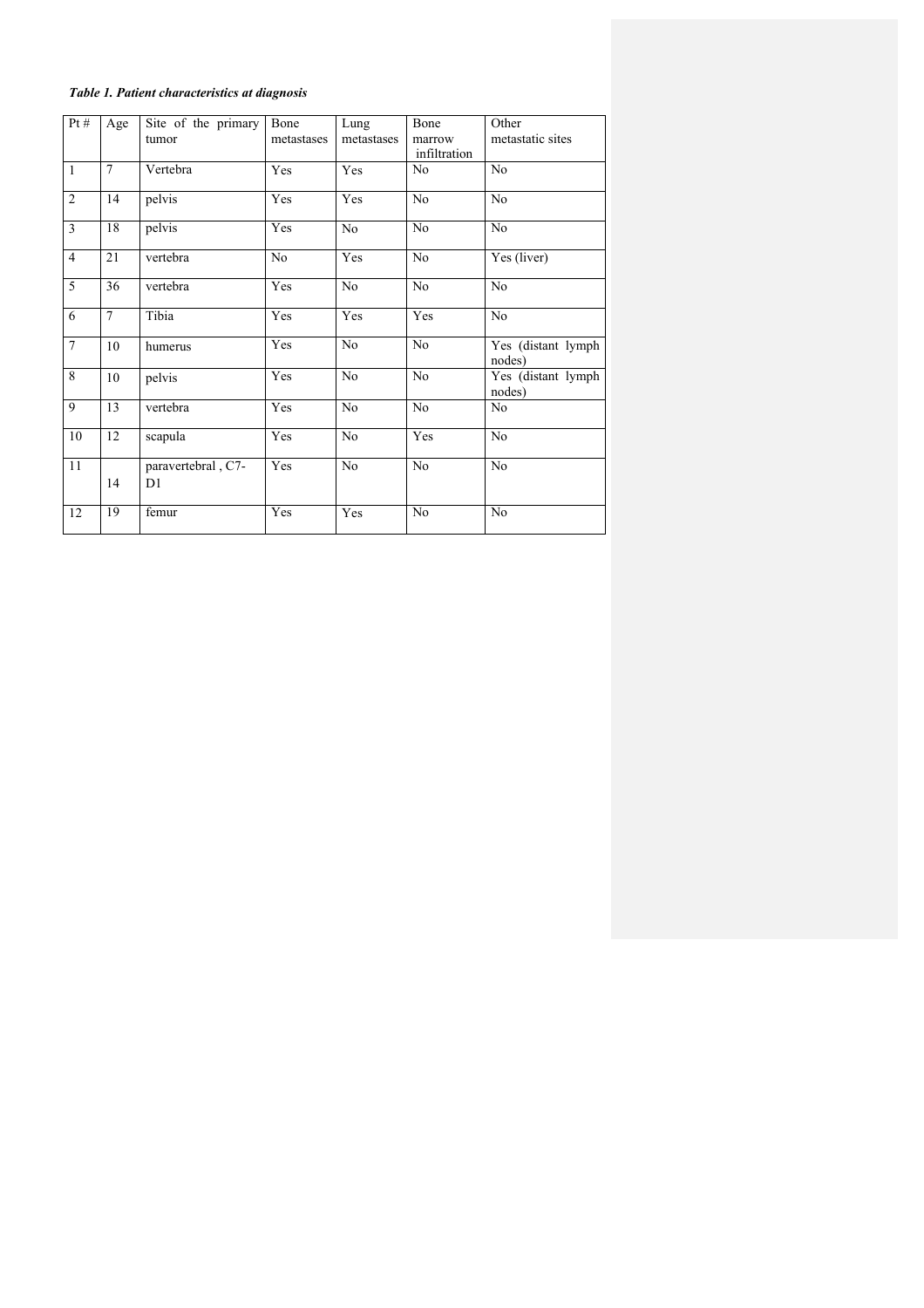# *Table 2. Response to the front-line therapy with CDDP according to RECIST Criteria*

| Pt#            | Site of the | Bone       | Lung       | Other      | Non target | New            | Overall   |
|----------------|-------------|------------|------------|------------|------------|----------------|-----------|
|                | primary     | metastases | metastases | metastatic | lesions    | lesions        | response  |
|                | tumor       |            |            | sites      |            |                |           |
|                | <b>SD</b>   | <b>NE</b>  | <b>PD</b>  |            | PD         | Yes            | <b>PD</b> |
| $\overline{2}$ | <b>SD</b>   | <b>SD</b>  | <b>SD</b>  |            | <b>SD</b>  | No             | <b>SD</b> |
| 3              | <b>SD</b>   | <b>SD</b>  |            |            |            | No             | <b>SD</b> |
| $\overline{4}$ | <b>SD</b>   |            | <b>PR</b>  | <b>PD</b>  |            | Yes            | <b>PD</b> |
| 5              | <b>SD</b>   | <b>SD</b>  |            |            |            | No             | <b>SD</b> |
| 6              | <b>SD</b>   | <b>SD</b>  |            |            | <b>SD</b>  | <b>NE</b>      | <b>SD</b> |
| $\overline{7}$ | <b>PR</b>   | <b>PR</b>  |            | <b>PR</b>  |            | No             | <b>PR</b> |
| 8              | <b>PR</b>   | <b>PD</b>  |            | <b>PD</b>  | <b>SD</b>  | No             | <b>PD</b> |
| 9              | <b>SD</b>   | <b>SD</b>  |            |            |            | N <sub>0</sub> | <b>SD</b> |
| 10             | <b>SD</b>   | <b>SD</b>  |            |            | <b>CR</b>  | N <sub>0</sub> | <b>SD</b> |
| 11             | <b>SD</b>   | <b>SD</b>  |            |            |            | N <sub>0</sub> | <b>SD</b> |
| 12             | <b>PD</b>   | PD.        | <b>PD</b>  |            |            | Yes            | <b>PD</b> |

CR, complete remission; PR, partial remission; SD , stable disease; PD, progressive disease; NE, not evaluated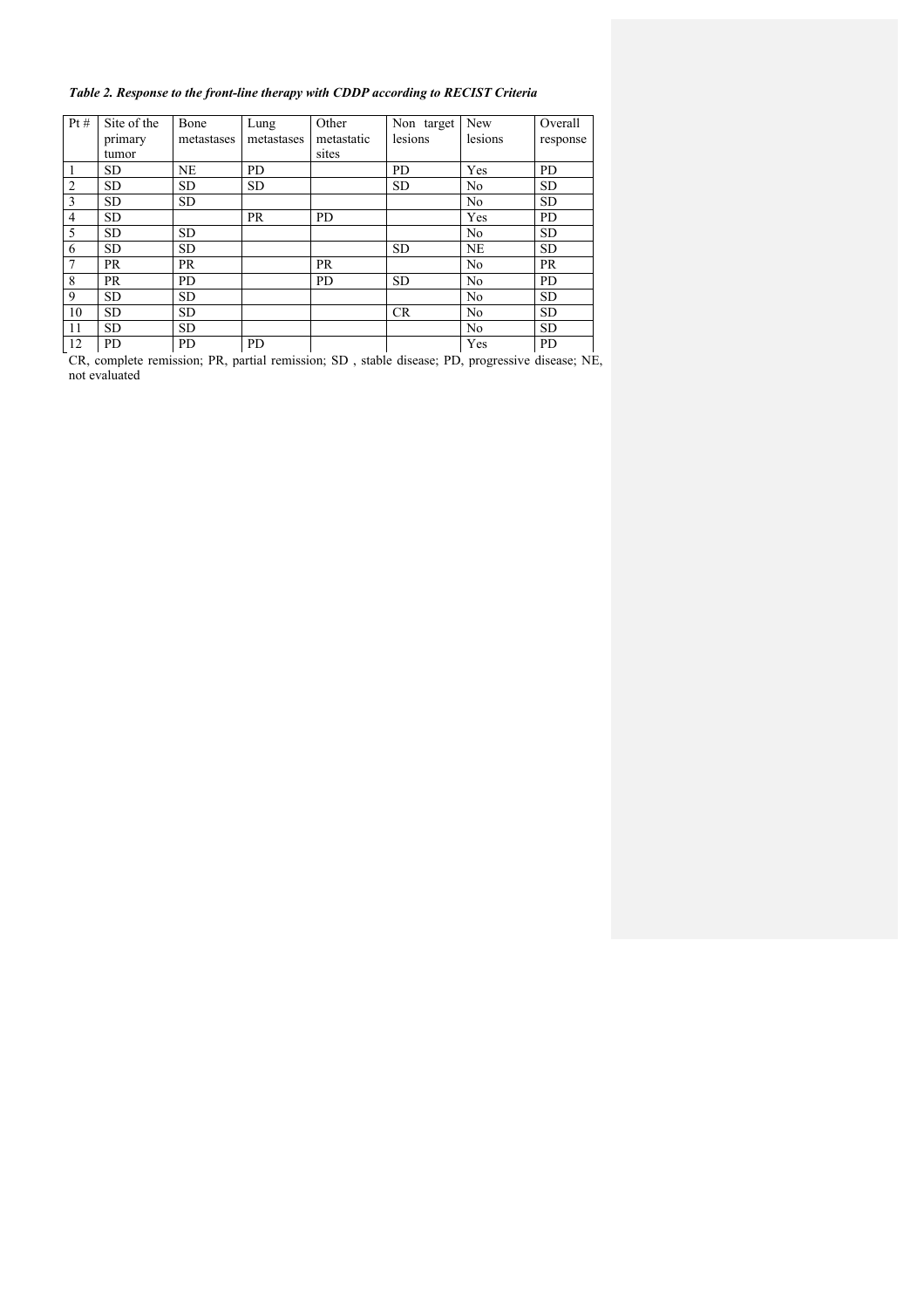### *References*

- 1) Cotterill SJ, Ahrens S, Paulussen M, et al. Prognostic factors in Ewing's tumor of bone: analysis of 975 patients from the European Intergroup Cooperative Ewing's Sarcoma Study Group. J Clin Oncol 2000; 18: 3108-3114
- 2) PA Meyers, MD Krailo, M Ladany, et al. High-dose melphalan, etoposide, total-body irradiation, and autologous stem-cell reconstitution as consolidation therapy for high-risk Ewing's sarcoma does not improve prognosis. J Clin oncol 2001;11:2812-2820.
- 3) Ladenstein R, Pötschger U, Le Deley MC, Whelan J, Paulussen M, Oberlin O, van den Berg H, Dirksen U, Hjorth L, Michon J, Lewis I, Craft A, Jürgens H. Primary disseminated multifocal Ewing sarcoma: results of the Euro-EWING 99 trial. J Clin Oncol. 2010 Jul 10;28(20):3284-91.
- 4) Loschi S, Dufour C, Oberlin O, Goma G, Valteau-Couanet D, Gaspar N. Tandem high-dose chemotherapy strategy as first-line treatment of primary disseminated multifocal Ewing sarcomas in children, adolescents and young adults. Bone Marrow Transplant. 2015 Aug;50(8):1083-8.
- 5) Gaspar N, Hawkins DS, Dirksen U, Lewis IJ, Ferrari S, Le Deley MC, Kovar H, Grimer R, Whelan J, Claude L, Delattre O, Paulussen M, Picci P, Sundby Hall K, van den Berg H, Ladenstein R, Michon J, Hjorth L, Judson I, Luksch R, Bernstein ML, Marec-Bérard P, Brennan B, Craft AW, Womer RB, Juergens H, Oberlin O. Ewing Sarcoma: Current Management and Future Approaches Through Collaboration. J Clin Oncol. 2015 Sep 20;33(27):3036-46.
- 6) Bernstein ML, Devidas M, Lafreniere D, Souid AK, Meyers PA, Gebhardt M, Stine K, Nicholas R, Perlman EJ, Dubowy R, Wainer IW, Dickman PS, Link MP, Goorin A, Grier HE; Pediatric Oncology Group; Children's Cancer Group Phase II Study 9457; Children's Oncology Group. Intensive therapy with growth factor support for patients with Ewing tumor metastatic at diagnosis: Pediatric Oncology Group/Children's Cancer Group Phase II Study 9457--a report from the Children's Oncology Group. J Clin Oncol. 2006 Jan 1;24(1):152-9.
- 7) Mascarenhas L, Felgenhauer JL, Bond MC, Villaluna D, Femino JD, Laack NN, Ranganathan S, Meyer J, Womer RB, Gorlick R, Krailo MD, Marina N. Pilot Study of Adding Vincristine, Topotecan, and Cyclophosphamide to Interval-Compressed Chemotherapy in Newly Diagnosed Patients With Localized EwingSarcoma: A Report From the Children's Oncology Group. Pediatr Blood Cancer. 2016 Mar;63(3):493-8.
- 8) Morland B, Platt K, Whelan JS. A phase II window study of irinotecan (CPT-11) in high risk Ewing sarcoma: a Euro-E.W.I.N.G. study. Pediatr Blood Cancer. 2014 Mar;61(3):442- 5.
- 9) Wagner LM. Fifteen years of irinotecan therapy for pediatric sarcoma: where to next? Clin Sarcoma Res. 2015 Aug 28;5:20.
- 10) Meyers PA. Systemic therapy for osteosarcoma and Ewing sarcoma. Am Soc Clin Oncol Educ Book. 2015:e644-7.
- 11) Kamalakar P, Freeman AI, Higby DJ, et al. Clinical response and toxicity with cisdichlorodiammineplatinum(II) in children. Cancer Treat Rep. 1977;61:835-9.
- 12) Owens C, Laurence V, Benboubker, Defashelles AS, Cupissol D, Rubie H, Brisse H, Rey A, Ollivier L, Couanet D, Baunin C, Ait-Ouckhatar CM, Oberlin O. Phase II study of cisplatin and oral VP16 in patients with refractory or relapsed Ewing sarcoma. Cancer Chemother pharmacol 2013; 71: 399-404.
- 13) Vietti TJ, Nitschke R, Starling KA, van Eys J. Evaluation of cisdichlorodiammineplatinum(II) in children with advanced malignant diseases: Southwest Oncology Group Studies. Cancer Treat Rep 1979 Sep-Oct; 63(9-10):1611-4.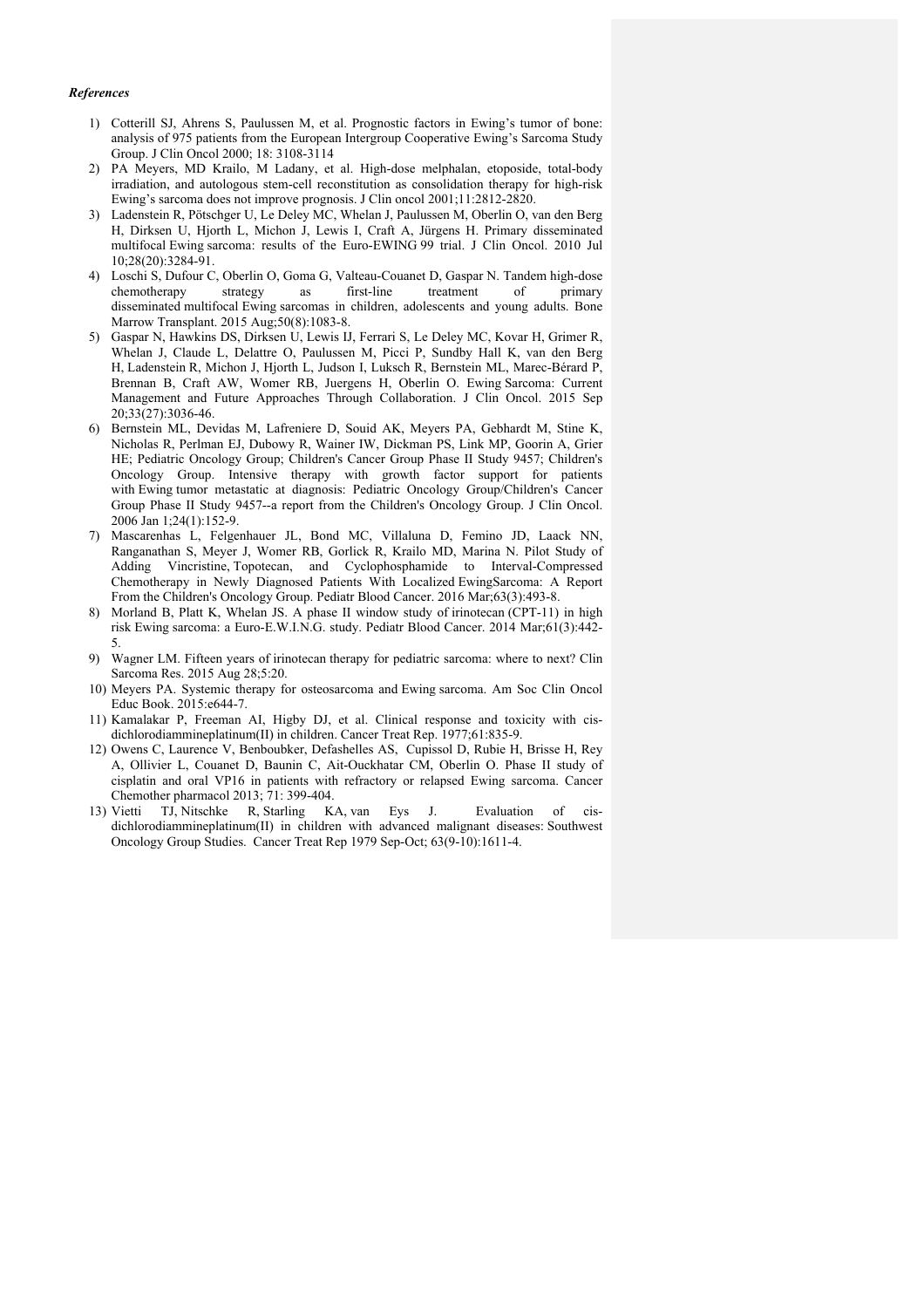- 14) R Nitschke, KA Starling, T Vats, H Bryan. Cis-diamminedichloroplatinum (NSC-119875) in childhood malignancies: a Southwest Oncology Group study. Med Pediatr Oncol. 1978;4(2):127-32.
- 15) Baum ES, Gaynon P, Greenberg L, at al. Phase II trail cisplatin in refractory childhood cancer: Children's Cancer Study Group Report. Cancer Treat Rep 1981;65:815-22.
- 16) Van Malgedem AM, Benson C, Rutowski P, Blay JY, van den Berg H, Placzke J, Rasper M, Judson J, Juergens H, Dirksen U, Gelderblom H. Etoposide and Carbo-or Cisplatin combination therapy in refractory or relapsed Ewing sarcoma: a large retrospective study. Pediatr Blood Cancer 2015;62:40-44.
- 17) El Weishi A, Memon M, Raja M, et al. VIP (etoposide, ifosfamide, cisplatin) in adult patients with recurrent or refractory Ewing sarcoma family of tumors. Am J Clin Oncol 2004;27:529–534.
- 18) Jürgens H, Exner U, Kühl J, Ritter J, Treuner J, Weinel P, Winkler K, Göbel U. High-dose ifosfamide with mesna uroprotection in Ewing's sarcoma. Cancer Chemother Pharmacol. 1989;24 Suppl 1:S40-4.
- 19) Luksch R, Massimino M, Cefalo G, et al. Effects of recombinant human granulocytemacrophage colony-stimulating factor in an intensive treatment program for children with Ewing's sarcoma. Haematologica. 2001;86:753-60.
- 20) Elomaa I, Blomqvist CP, Saeter G, Akerman M, Stenwig E, Wiebe T, Björk O, Alvegård TA. Five-year results in Ewing's sarcoma. The Scandinavian Sarcoma Group experience with the SSG IX protocol. Eur J Cancer. 2000 May;36(7):875-80.
- 21) Matsumoto S, Kawaguchi N, Amino K, Manabe J, Furuya K, Isobe Y. Combination chemotherapy including cis-platinum in Ewing's sarcoma. Gan To Kagaku Ryoho 1987; 14: 1913-6.
- 22) Luksch R, Tienghi A, Hall KS, Fagioli F, Picci P, Barbieri E, Gandola L, Eriksson M, Ruggieri P, Daolio P, Lindholm P, Prete A, Bisogno G, Tamburini A, Grignani G, Abate ME, Podda M, Smeland S, Ferrari S. Primary metastatic Ewing's family tumors: results of the Italian Sarcoma Group and Scandinavian Sarcoma Group ISG/SSG IV Study including myeloablative chemotherapy and total-lung irradiation. Ann Oncol. 2012 Nov;23(11):2970- 6.
- 23) Eisenhauer EA, Therasse P, Bogaerts J et al (2009) New response evaluation criteria in solid tumours: revised RECIST guideline (version 1.1). Eur J Cancer 45:228–247.
- 24) Cancer Therapy Evaluation Program, Common Terminology Criteria for Adverse Events, Version 3.0, DCTD, NCI, NIH, DHHS March 31, 2003 (http://ctep.cancer.gov), Publish Date: August 9, 2006.
- 25) Simon R. Optimal two-stage designs for phase II clinical trials. Control Clin Trials 1989;10:1–10.
- 26) Trizzino A, Ziino O, Parafioriti A, Podda M, Tropia S, Luksch R, D'Angelo P. Dramatic response to Cisplatin window therapy in a boy with advanced metastatic ewing sarcoma. J Pediatr Hematol Oncol. 2013 Aug;35(6):478-81.
- 27) Hofbauer S, Hamilton G, Theyer G et al (1993) Insulin-like growth factor-I-dependent growth and in vitro chemosensitivity of Ewing's sarcoma and peripheral primitive neuroectodermal tumour cell lines. Eur J Cancer 29A(2):241–24.
- 28) Davidson A, Gowing R, Lowis S, Newell D, Lewis I, Dicks-Mireaux C, Pinkerton CR. Phase II study of 21 day schedule oral etoposide in children. New Agents Group of the United Kingdom Children's Cancer Study Group (UKCCSG). Eur J Cancer. 1997 Oct;33(11):1816-22.
- 29) Podda MG, Luksch R, Puma N, Gandola L, Morosi C, Terenziani M, Ferrari A, Casanova M, Spreafico F, Meazza C, Catania S, Schiavello E, Biassoni V, Chiaravalli S, Massimino M. Oral etoposide in relapsed or refractory Ewing sarcoma: a monoinstitutional experience in children and adolescents. Tumori. 2016 Feb 4;102(1):84-8.